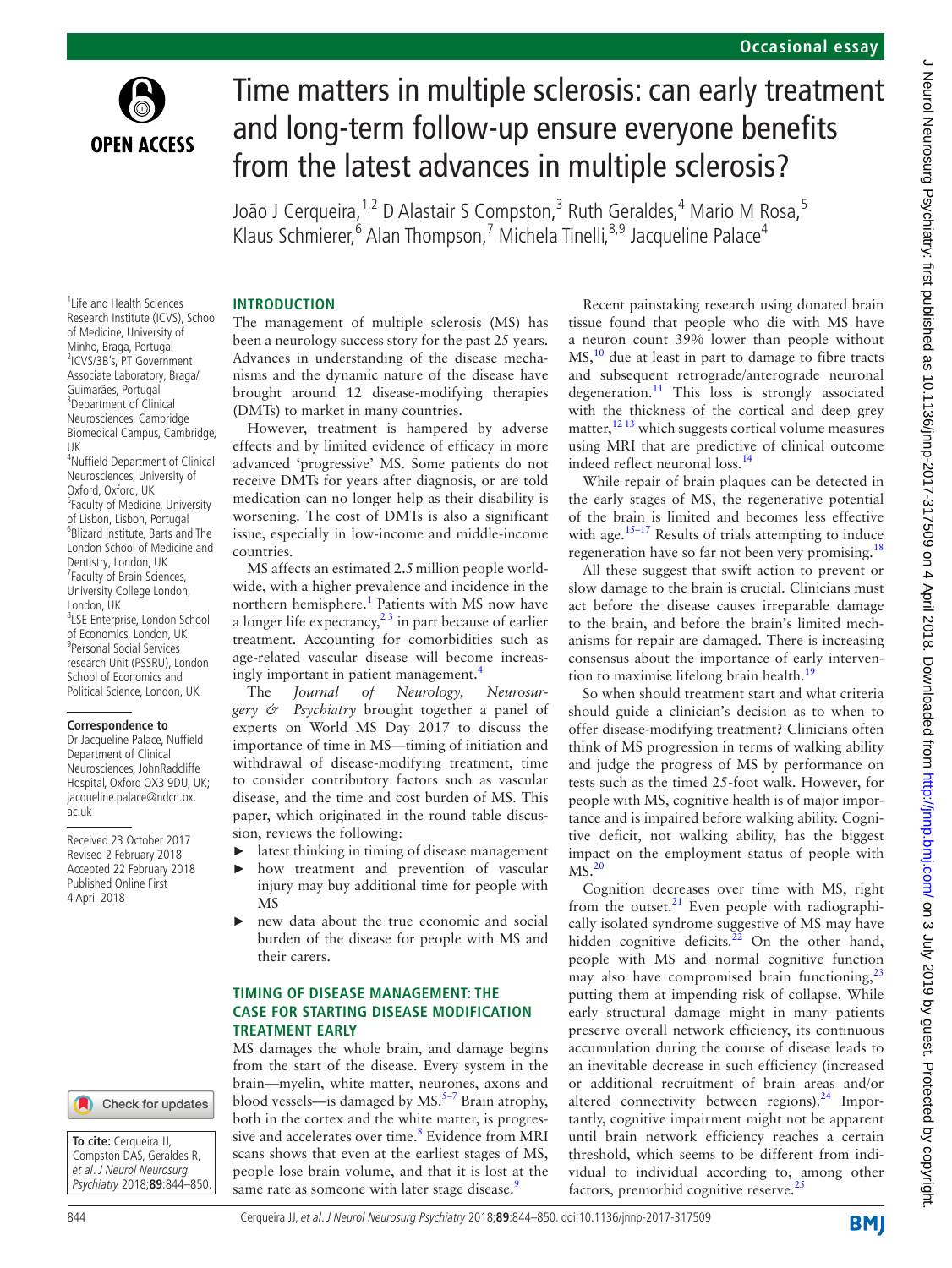Indeed, evidence shows that children who go on to develop MS in adulthood show evidence of poorer school performance, suggesting that the disease could be affecting cognition 5–10 years before any clinical manifestation can be seen.<sup>2</sup>

If cognitive decline starts so early, we need to begin treating MS with disease-modifying drugs as soon as we are aware of it.

The best long-term evidence that we have, from follow-up studies on participants in early trials of interferon beta, showed a clear improvement in mortality for patients who started the drug 1 or 2 years earlier.<sup>[27](#page-5-3)</sup> We can also see an impact on disability. Long-term follow-up of early trials of natalizumab showed that, even after 5years, patients who were in the initial treatment group had a lower Expanded Disability Status Scale (EDSS) score than those who were initially treated with placebo and started active treatment 2 years later.<sup>[28](#page-5-4)</sup>

The impact of treatment may decrease as the disease unfolds in line with the natural history of MS, where we can see that the impact of relapses on disability progression is higher in the earlier stages of the disease.<sup>29</sup>

A recent positive trial of siponimod in secondary progressive MS further suggested that, even in the latter phases, disease duration is a key factor in determining the impact that drugs can make. The study found the effect of siponimod in delaying confirmed disability progression decreased as disease duration increased, such that the only patient group with significant decrease in confirmed disability progression on drug treatment were those diagnosed within 10 years.<sup>[30](#page-5-6)</sup>

#### **Timing of disease management: the case for continued treatment of progressive disease**

One inference of the 'treat early' concept is that, beyond a certain point of disability, usually expressed as around stage 3 or 4 on the EDSS, the disease can no longer be modified $31$  and DMT is therefore without merit.<sup>[32](#page-5-8)</sup> That inference has more recently been challenged following review of past trial evidence<sup>[33 34](#page-5-9)</sup> and new  $data$ ,  $35\frac{36}{36}$  indicating that even people at a more advanced stage of MS may benefit from DMT.

The difference in responsiveness to DMT between upper limb (and cognitive problems) and lower limb (and, for example, bladder) dysfunction suggests a degree of length dependency of nerve damage.[33 37 38](#page-5-9) Evidence suggests nerve fibre tracts to the lower spine are more likely to be damaged in more places than shorter nerve fibre tracts.<sup>37'39</sup> Moreover, more than  $50\%$  of corticospinal tract fibres have already terminated once they approach the neck portion of the spinal cord, providing a naturally higher redundancy of tracts supplying the arms and hands, and other important for functions such as swallowing and speech. $38\frac{40\frac{41}{2}}{20}$ 

We are now seeing increasing evidence that disease modification is possible at later stages of disease, even after walking func-tion has been lost.<sup>[33 34 42 43](#page-5-9)</sup> Patients value upper limb function and are keen to be included in studies after the loss of walking ability—a recent survey showed 95% of patients disagree with the idea that wheelchair users should be excluded from MS studies.<sup>4</sup>

A study published last year showed that the anti-CD20 monoclonal antibody ocrelizumab can slow deterioration in people with primary progressive MS, with a 25% reduction in EDSS-measured disability progression at 12 and 24 weeks.<sup>[45](#page-5-14)</sup> Looking at upper limb function, the study reported a 44% difference in upper limb function between treated and non-treated patients, in line with the length dependency hypothesis.<sup>[46](#page-5-15)</sup>

Ocrelizumab is the first drug to have been licensed for primary progressive MS. A phase III trial of fingolimod (INFORMS)

failed to show an overall impact of the drug on disability in progressive MS.<sup>47</sup> However, case studies from the trial suggest that some patients do indeed benefit from the treatment. One patient enrolled in the INFORMS trial had a catastrophic deterioration 4months after discontinuing fingolimod as a result of the trial termination, which was due to the negative outcome of the cohort on the primary endpoint (EDSS). She experienced a step change in disability level from EDSS 6.5 to 8 and hand function in particular. Subsequent treatment with off-label cladribine helped her regain some of the lost function.<sup>48</sup>

Evidence from MRI and other studies clearly shows that the concept of progressive  $MS<sup>49</sup>$  as a 'non-inflammatory stage' of MS is wrong.<sup>[50](#page-5-19)</sup> Earlier pathology studies demonstrated significant association between inflammation and axonal damage, regardless of whether the patient had progressive or relapsing  $\overline{MS}$ .  $51-53$ 

While anti-inflammatory disease-modifying treatment should be started as early as possible, it should not necessarily be given up when patients develop progressive MS. To demonstrate benefit, trials will need to include outcomes that are sensitive to functions that can be protected or recovered at an advanced stage of the disease, including upper limb function, dexterity, swallowing and speech. $54$  High-quality surrogate indices, such as the impact of new compounds on MRI indices of brain or spinal cord volume, are useful in phase II trials to estimate likely clinical benefit.<sup>55-57</sup>

It is important to bear in mind that clinical and surrogate indices should reflect changes that are meaningful for people with MS. The concept of 'treat early and never stop' should be mindful of the adverse effects associated with DMTs—predominantly lowered immune function and increased susceptibility to infection and neoplasms.<sup>[1](#page-4-0)</sup>

For a fully informed treatment choice, people with MS need time for comprehensive education about all aspects of their DMT management. Early treatment with a highly effective DMT may be beneficial in terms of disease control but at the trade-off of increased risk of adverse effects. For example, alemtuzumab leads to no evidence of disease activity over years in more than 60% of patients and a nearly normalised brain atrophy rate in many,<sup>58</sup> but the risk of secondary autoimmunity can reach nearly  $50\%$ .  $59$ 

The long-term value of such an intervention, compared with an escalation strategy, remains to be confirmed. The number of effective compounds has increased significantly over recent years, and high efficacy is not now always synonymous with high risk[.60–62](#page-5-25) Patients and physicians should keep an open mind, be prepared to monitor efficacy and adverse effects, and switch DMT as required.

Early detection and diagnosis may allow for suppression of inflammation to a degree that could prevent or stop the development of neurodegeneration. For example, data from the alemtuzumab programme indicate that such high efficacy with long-term remission can be achieved in some patients.<sup>596</sup>

#### **Ageing with MS: time to intervene in vascular disease prevention**

MS is a chronic disease, in the majority of cases, initially characterised by acute bouts of inflammation that translate into transient neurological dysfunction. At some point—often around age 40–50—the clinical phenotype may transition to a progressive phase,<sup>[64–67](#page-5-26)</sup> during which further mechanisms, over and above focal inflammatory demyelination, contribute to disease evolu-tion.<sup>[68](#page-5-27) 69</sup> These include mitochondrial dysfunction,<sup>68</sup> hypoxia,<sup>[70](#page-5-28)</sup>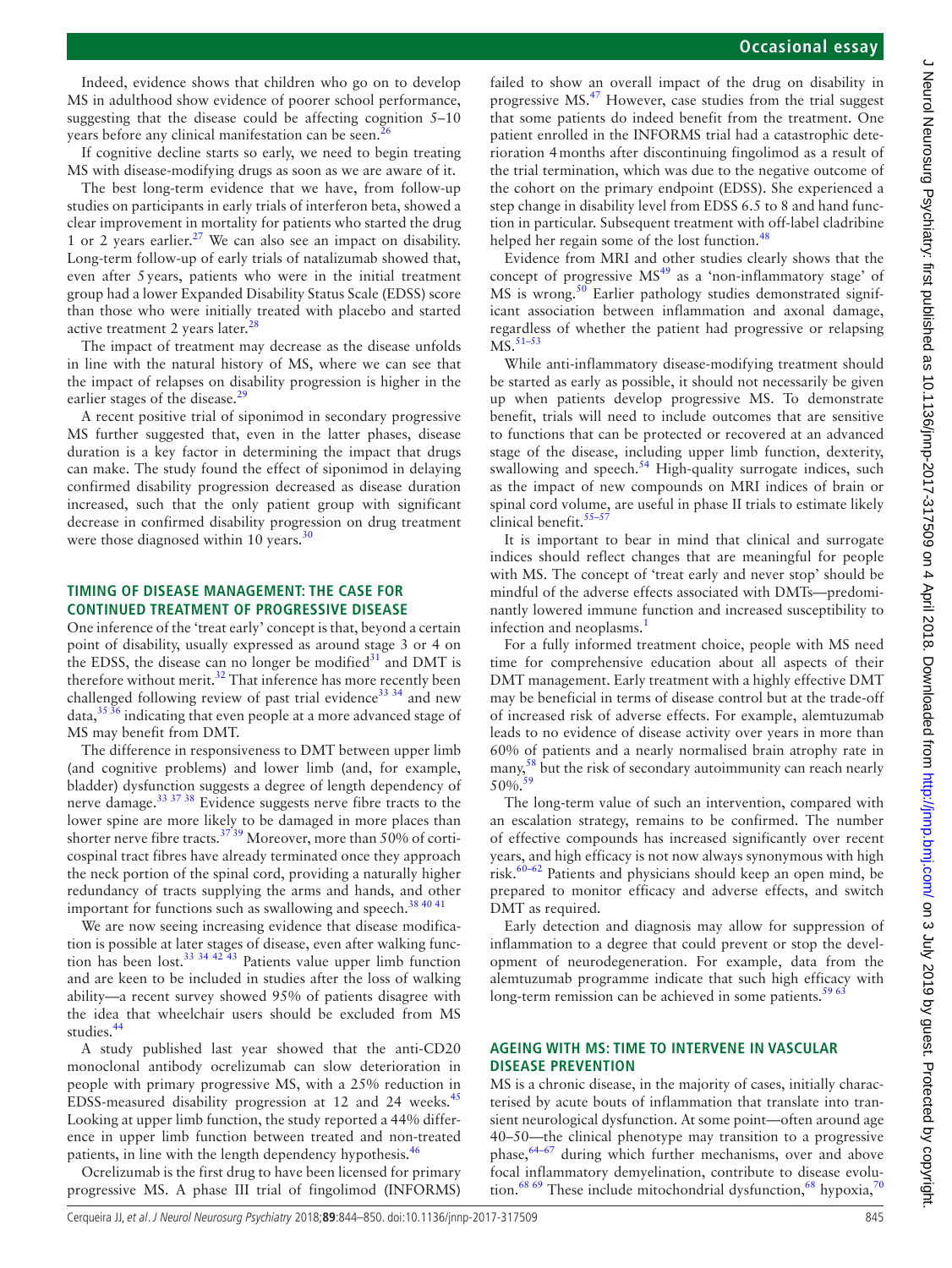iron accumulation<sup>68</sup> and fibrogen deposition,<sup>[71](#page-5-29)</sup> and contribute to amplify neurodegeneration,  $68$ <sup>72</sup> particularly in late-stage disease or older patients, where inflammation is less prominent<sup>53 73</sup> and neuronal loss seems to be relatively independent from demyelination.<sup>[10](#page-4-6)</sup>

Older age seems to influence the clinical phenotype, patients with progression from disease onset being typically older than those with a relapsing remitting onset. Age influences the onset and transition into clinical progressive MS and the pathological hallmarks and mechanisms which feature progressive disease, despite the initial clinical phenotype.<sup>[74](#page-5-31)</sup>

Vascular disease is also an age-related phenomenon, with an accumulation of atheroma in blood vessels from an early age, which can lead later in life to heart disease (around the age of 50s and 60s) and brain damage (after the age of 60).<sup>75</sup> Vascular risk factors such as hypertension, diabetes and dyslipidaemia also contribute to the accumulation of vessel atheroma and have been linked to changes in the brain, including brain volume loss, white matter lesions and small haemorrhages visible on the MRI scans of people with vascular risk factors but no MS. In turn, these changes correlate with cognitive dysfunction and walking impairment.<sup>76</sup><sup>77</sup>

A key and unresolved question is whether people with MS have an increased risk of vascular disease such as stroke, compared with people without MS.<sup>78-81</sup> Epidemiological data suggest that cardiovascular disease is an important cause of death in  $MS$ , $82$ and that people with MS have a small increase in risk of stroke.  $80$ However, this finding should be treated with caution, as it could be due to surveillance bias or the impact of immobilisation that features in late-stage MS.[78](#page-5-34) Morphological changes in brain blood vessels, such as vessel wall thickening, have been described in people with  $MS$ .<sup>83 84</sup> As in other inflammatory disorders such as rheumatic diseases, $85$  cerebral vessels exposed to MS chronic inflammation could be prone to atheroma and atherosclerosis. This hypothesis is to be investigated.

Even if patients with MS do not have a greater risk of vascular disease than the general population, 17% of all patients with MS have hypertension and 8% have hyperlipidaemia at the time of diagnosis,<sup>[86](#page-5-39)</sup> with older patients with MS having a higher preva-lence of these vascular risk factors.<sup>[4](#page-4-2)</sup>

Vascular risk factors and disease are associated with worse outcomes in people with MS. It is well known that smoking reduces time to secondary progression, but perhaps less well known that the presence of any vascular risk factor is linked to reduced time to walking disability.<sup>87 88</sup> The exact mechanisms underlying the effect of vascular risk factors in disability are unclear, but it is possible that blood vessels already exposed to chronic inflammation are put under additional pressure through vascular risk factors.<sup>[89](#page-6-0)</sup>

It is not difficult to see why this might be. Cerebral blood vessels provide oxygen and nutrients to nerve cells, and are key intermediaries between nerve cells and the immune system. Damaged blood vessels contribute to nerve hypoperfusion and hypoxia, and there is evidence of brain hypoperfusion in MS. Maps of cerebral blood flow show that areas of low blood perfusion colocalise with both T1 and T2 MS lesions,  $90^\circ$  and MS lesions tend to accumulate in 'watershed' areas (areas between two vascular territories, where there is hypoperfusion).<sup>[91](#page-6-2)</sup>

MS and small vessel cerebrovascular disease may be difficult to distinguish. $92\frac{93}{2}$  More specific markers are required to enable clinicians to distinguish between MS progression that might be treated by DMTs and cerebral damage that is a result of cerebrovascular disease. While clinical studies of vascular risk factors in MS are hard to envisage, large-scale epidemiological studies,

drawing on big data from patient databases, may provide some answers. This might help to untangle the ways in which each vascular risk factor has an impact on the progression of MS.

Although the association between vascular disease and MS is not fully understood, it is possible that vascular risk factors $94\frac{95}{5}$  or vascular pathology can cause additional damage to the brains of people with MS, over and above that caused by MS alone.<sup>[70 96 97](#page-5-28)</sup> Although this needs further confirmation, information about patients' vascular status should be incorporated into clinical trials. MS is a heterogeneous disease, and at the individual level the time to reach the secondary progressive phase is variable. The role of age-related vascular disease on MS progression onset and phenotypic presentation has still to be investigated. If time matters in protecting the brain from inflammation-related damage in relapsing remitting MS, it also matters in protecting the brain from additional damage from vascular disease.

We know that patients who stop smoking sooner have better outcomes[.98](#page-6-5) It is time to take other vascular risk factors seriously. Clinicians should talk to patients about vascular risk and encourage them to take preventive action in the form of smoking cessation, diet and exercise. Vascular risk factors or morbidities such as hypertension should be assessed and treated, before they begin to add to the burden of brain damage. Proper, timely interventions in patients' vascular health may help buy additional time to treat MS. Integrated care requires consideration of the body outside of the nervous system, as well as the nervous system and brain.

### **Costs and burdens of MS**

Part of the struggle to ensure everyone who needs appropriate treatment for MS can access it stems from concerns around costs. Uncovering the true benefits of MS treatment could help the MS community to make the case for funding of treatment.

Because MS is a disease in which disability accrues slowly, yet studies of treatment are often of only 2–3 years' duration, it can be challenging to show the full extent of the benefits. Health economists look for data that demonstrate quality of life gains for the individual affected, yet this may not capture the full extent of the economic benefits of treatment—not only for the health service and the person being treated, but for their carers as well.

MS is an expensive disease, and the costs rise sharply in line with increased disability and plummeting quality of life. Two new studies have gathered more data about the burdens and costs of MS in Europe. The aim is to demonstrate evidence of the impact of an effect of treatment on disease progression that will prevent or delay patients reaching a disease state with higher costs and lower quality of life.

The first of these studies is the largest study ever performed of MS disease burden and treatment.<sup>[99](#page-6-6)</sup> The observational, cross-sectional study included data from 16808 patients from 16 countries across Europe. Patients were contacted by national MS societies and provided data collected by questionnaires, either online or in printed form. The study collected information on patient characteristics, disease type, use of resources and loss of resource (including work capacity) over the previous 3months' period. The EDSS was used to stratify patients by disease level.

Results were highly heterogeneous between countries, including sample size, average age and disability level. The results also reflected differences in healthcare systems and informal care traditions in different countries. However, the findings confirmed the relationship between costs and disability,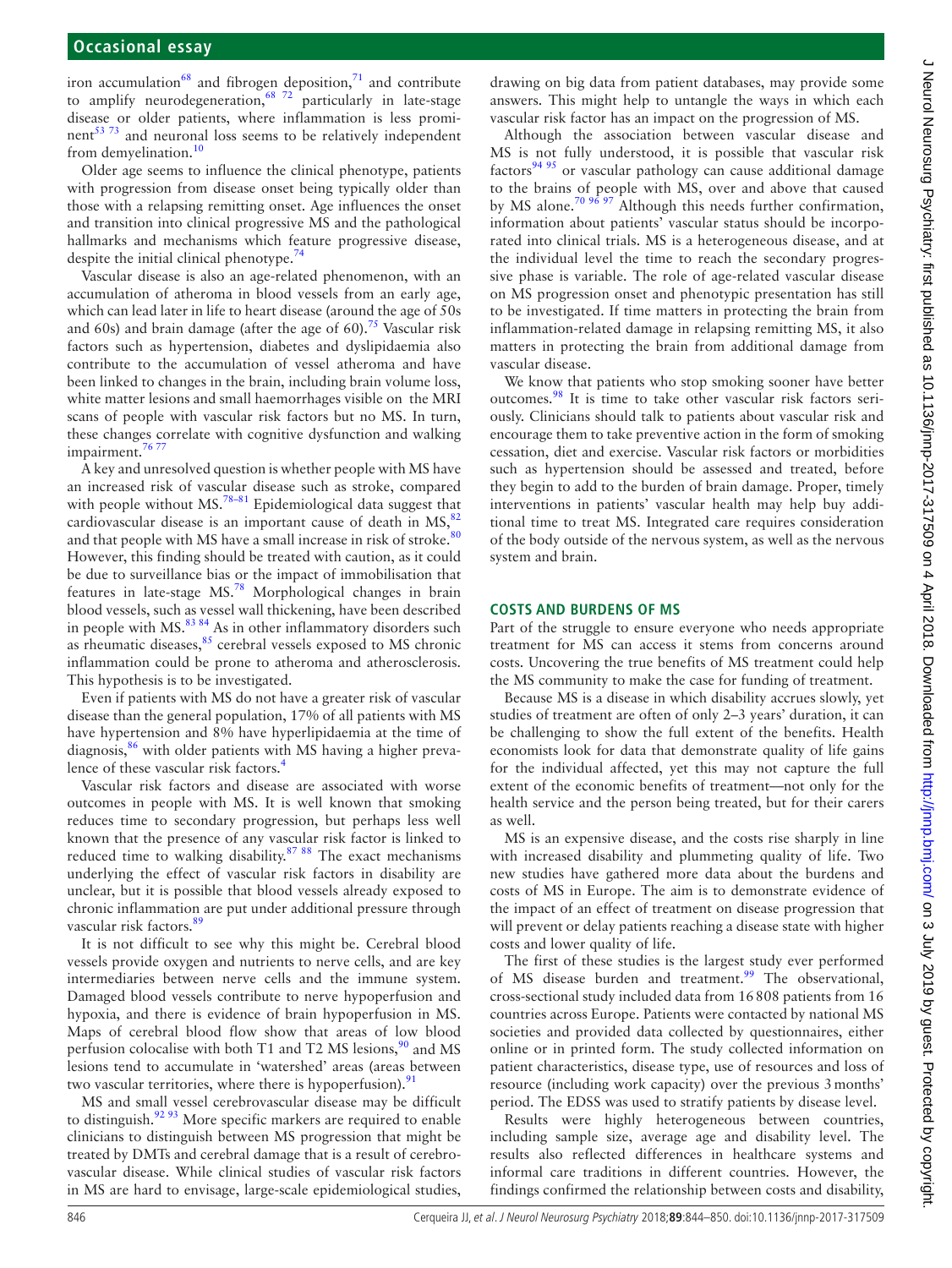a finding that costs increase on average fivefold between mild and severe MS.

One clear difference was in the proportion of patients using DMTs. Spain, France and Portugal had the highest proportion of patients taking these medications. These results may have reflected the average level of disability and disease type in the cohort of each country. The UK cohort, for example, had a higher proportion of patients with progressive disease, which may explain the relatively low proportion using DMTs. Overall, the study found, as might be expected, that DMTs are more frequently used at lower EDSS scores, and very little used in people with higher EDSS scores. Fatigue and cognitive difficulties have a major effect on patients' productivity. The study results suggest that renewed focus on fatigue and cognitive function is critical. They are not incidental symptoms, but a fundamental manifestation of MS which should be actively managed.

The study found that many patients of working age were not working, and that this reached 50% of the cohort at EDSS score of 3.5. The implication is that MS affects employment status before physical disability sets in. Some 95% of patients complained of fatigue and cognitive difficulties. Given the difficulty of objectively assessing one's own cognitive function, this may be an underestimate.

The study findings on healthcare resource use provide an insight into different healthcare models. The proportion of patients who reported having seen a neurologist in the past 3months varied considerably, from 81% in Germany to 25% in the UK. This correlated inversely with use of specialist nurses where patients frequently saw neurologists, they were less likely to have seen an MS nurse or a physiotherapist.

The study showed wide variation in the models of care. While data from a 'snapshot' cross-sectional study are difficult to evaluate, some countries have done work to evaluate the cost-effectiveness of different models of care. The results may help the MS community to develop an optimum model of care, which might cover access to DMTs, early treatment, high-quality services and the optimal balance between different healthcare professionals. The heterogeneity of findings suggests that healthcare consumption is currently more influenced by systems and tradition than by the disease itself.

Some countries had a very high percentage of informal care, possibly relating to the traditional care models in that country. Others had less use of informal care, which might relate to more developed formal care services or more access to formal care services. For most countries, use of informal care increased with increasing disability scores. In some countries, informal carers were providing 150hours a month of care to patients—the equivalent of full-time employment.<sup>[99](#page-6-6)</sup>

Further insight into the experience of patients and carers came from the International Multiple Sclerosis Study (IMPrESS), which included an online survey of 1152 people with MS and 265 carers from 19 countries.<sup>[100](#page-6-7)</sup>

Most patients had relapsing MS, although some were unsure, reflecting the confusion around classification of MS. Most patients were treated with DMTs (around 80% of those with relapsing MS and, surprisingly, almost all those with primary progressive MS). However, only a fraction of these people were taking oral DMTs. Patients who had received prompt treatment—within 12 months of first symptoms plus confirmatory MRI evidence—were more likely to be taking oral DMTs and reported fewer hospital admissions, compared with those whose treatment was delayed beyond 12 months.

The study revealed a 'care gap' between the amount of care people received and the amount they believed they needed.

Questions about quality of life and disability score showed that the EuroQol Five Dimensions questionnaire may not necessarily capture what matters most to patients—notably fatigue, weakness, balance and dizziness. Patients say these things are important to them, yet they are not captured by generalised quality of life questions. Patients tend to rate themselves relatively highly on quality of life, even when their disability score suggests they are not doing so well.

The study found that patients rate access to information very highly and tend to look online for information, primarily from MS-specific organisations or charities. Patients felt they needed good-quality information to participate in shared decision-making. While they valued the opinion of the clinician, they also wanted the opportunity to discuss options with them, and 67% said they wanted to be active in the decision-making process and management of their care.

The figures about informal care backed up the findings of the bigger study, showing a huge impact on carers' economic activity, with an annual figure of €31653 loss of productivity. Despite this, carers tended not to rate their caring duties as burdensome.

Taken together, these studies demonstrate that the greatest costs of MS are not the drugs to treat the disease, but the cost of informal care and loss of productivity, both of patients and their informal carers. Bringing new evidence about these costs into health technology assessments would be a step forward in recognising the contributions of informal care and the costs incurred.

# **Early evidence for economic analysis**

Despite the advances made in DMT for patients with relapsing MS over the past 25 years, patients who develop secondary progressive MS which make up to more than half of the MS population do not currently have access to a therapy licensed for their treatment. This would target progressive MS besides Primary MS.<sup>101</sup>

This is in part a reflection of our limited understanding of the mechanisms underpinning progression, in addition to the complex hurdles that therapies must overcome to gain a licence for an indication and to be judged both cost-effective and affordable by those meeting the costs of therapy.

Based on the indication for which the licence is granted which with MS is often restricted by disease severity or stage individual countries will determine whether to reimburse the drug through their healthcare system, using health technology assessment. This process, which usually takes at least 12 months, will consider cost-effectiveness and value for money and will look for added therapeutic value.

The two further decision-makers, after the regulatory authorities and the payment authorities have had their say, are the prescribers—who consider the likely performance of the drug compared with other therapies for the individual patient—and potentially the patient, who may have to decide whether he or she is willing or able to pay for the treatment (if they pay directly for medical care) and whether to adhere to treatment.<sup>[102](#page-6-9)</sup>

How can this process be speeded up so that effective therapies can get to the patients who benefit from them more quickly?

Phase II trials can be extended to look at disability endpoints and provide longer term data, which may be helpful for health technology assessment. Phase III trials tend to include disability endpoints and the sustained effect of therapies on disability. However, while these trials can look at impairments—what level of disability scores people have and how these change over time—they are less good at considering how impairments affect the patient's activities and role in society. This is complicated,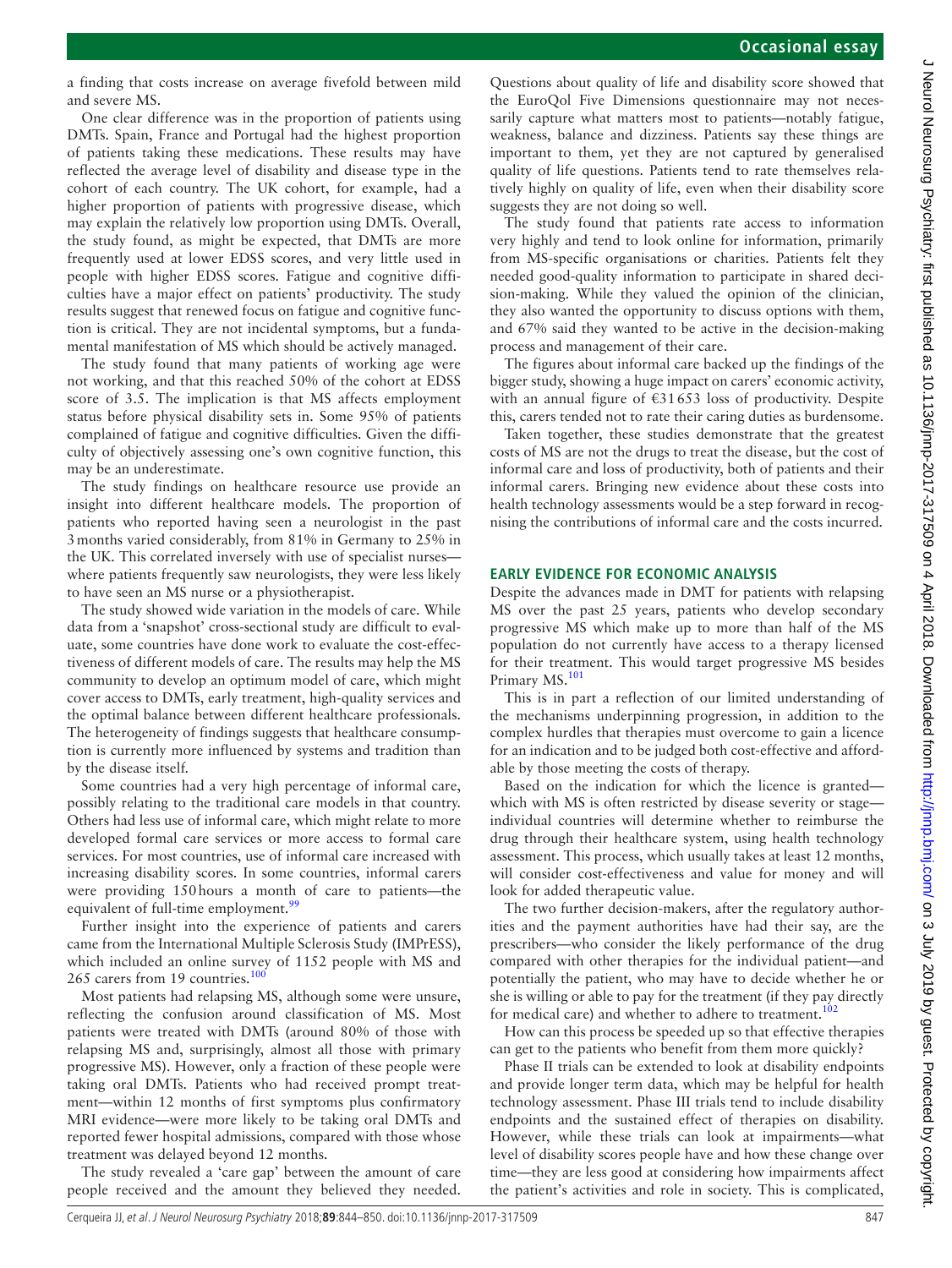because two patients with similar impairments may feel they have different levels of disability, perhaps based on external factors such as their social support and expectations. This makes it very difficult to truly measure the impact of disability.<sup>103</sup>

Tools that assess the effects of limitations on activities and participation in society do exist, but are not specific enough to be sure that the limitation is caused by MS. A combination of MS-specific disability measures and these wider tools might give us a better picture, but this would be excessively cumbersome for use in routine assessments. Most endpoints currently measured look at clinical signs, not functioning. Global functional tools are variable and have a bias towards diagnosis of depression. There is a need to develop better tools to measure disability and its effect on patients' functioning and societal role, if we are to provide good evidence of the true burden of MS on society, and the related cost–benefit of therapies.

Meantime, we need to find a way to get therapies that are licensed for one indication and now off-patent (such as statins) but may have useful activity for MS, into the health technology appraisal system. At present, there is no incentive for a manufacturer to fund an expensive clinical trial of statins for treatment of MS, and most health technology assessment systems will only assess therapies licensed for the indication being proposed.<sup>104</sup>

### **Conclusion**

New insights about the timing and duration of MS therapies, and about the importance of comorbidities, present us with great opportunities to make significant improvements to the lives of people with MS.

While the research we outline highlights a significant level of unmet need in a relatively young and economically active population, this information can be used to press for more widespread adoption of the principles of early effective treatment and long-term follow-up to keep disease activity in check. This adoption must come now not just from clinicians and patients, but also from drug regulators and payers (insurers and tax-funded healthcare).

More widespread adoption of these principles could help us to build on the successes of the therapeutic advances we have seen over the past 25 years, ensuring that everyone who can benefit from treatment does so and that no patients are left behind. We already know that 'time matters' when treating MS. Now it is time to take that message to those planning services, regulating healthcare technologies and setting the healthcare agenda.

**Acknowledgements** The authors thank Anna Sayburn for the contribution towards taking notes during the presentations and round table discussions and drafting the original manuscript.

**Funding** This study was funded by F Hoffmann-La Roche.

**Competing interests** AT: received honoraria/support for travel for consultancy from Eisai, Hoffman La Roche, and Excemed. He received support for travel from the International Progressive MS Alliance, as chair of their Scientific Steering Committee and the National MS Society (USA) as member of their Research Programs Advisory Committee. He receives an honorarium from SAGE Publishers as Editor-in-Chief of Multiple Sclerosis Journal, and a free subscription from Elsevier as a board member for the Lancet Neurology. JP: support for scientific meetings and honorariums for advisory work from Merck Serono, ABIDE, Biogen Idec, Novartis, Alexion, MedImmune, Teva, Chugai Pharma and Bayer Schering, and unrestricted grants from Merck Serono, Novartis, Biogen Idec and Bayer Schering; funded to run a highly specialised service for neuromyelitis optica and congenital myasthenia; grants from the MS Society; GMSI, NIHR and Guthy-Jackson Foundation for research studies. JJC: speaker's honoraria and consulting fees from Biogen, Novartis, Merck, Bayer, Teva, Genzyme and Roche; research grant from Biogen; President-Elect, Portuguese MS Study Group; scientific council member, MS Patient's Association ('Todos com a Esclerose Múltipla'). KS: speaking honoraria from, and/or served in an advisory role for, Biogen, Merck, Novartis, Roche and Teva; supported for attendance of meetings by Genzyme, Merck and Novartis; PI of trials sponsored by Novartis, Roche, Teva

and Medday; involved in trials sponsored by Biogen, Genzyme, BIAL, Cytokinetics and Canbex; research grant support from Novartis and Biogen. RG: support for scientific meetings and courses and honorariums for advisory work from Biogen Idec, Novartis, Bayer Schering, Merck Serono and Teva; this does not relate to the theme of presentation on the interaction of vascular comorbidities in multiple sclerosis. DASC: attended a company-sponsored event (Sanofi-Genzyme) for which he will be reimbursed modest travel costs and paid an honorarium; acts as a paid scientific advisor to the Lundbeck Foundation (Denmark).

**Patient consent** Not required.

**Provenance and peer review** Not commissioned; externally peer reviewed.

**Open access** This is an open access article distributed in accordance with the Creative Commons Attribution Non Commercial (CC BY-NC 4.0) license, which permits others to distribute, remix, adapt, build upon this work non-commercially, and license their derivative works on different terms, provided the original work is properly cited and the use is non-commercial. See: [http://creativecommons.org/](http://creativecommons.org/licenses/by-nc/4.0/) [licenses/by-nc/4.0/](http://creativecommons.org/licenses/by-nc/4.0/)

© Article author(s) (or their employer(s) unless otherwise stated in the text of the article) 2018. All rights reserved. No commercial use is permitted unless otherwise expressly granted.

# **References**

- <span id="page-4-0"></span>1 Wingerchuk DM, Weinshenker BG. Disease modifying therapies for relapsing multiple sclerosis. [BMJ](http://dx.doi.org/10.1136/bmj.i3518) 2016;354:i3518.
- <span id="page-4-1"></span>2 Solaro C, Ponzio M, Moran E, et al. The changing face of multiple sclerosis: Prevalence and incidence in an aging population. [Mult Scler](http://dx.doi.org/10.1177/1352458514561904) 2015;21:1244-50.
- 3 Lunde HMB, Assmus J, Myhr KM, et al. Survival and cause of death in multiple sclerosis: a 60-year longitudinal population study. [J Neurol Neurosurg Psychiatry](http://dx.doi.org/10.1136/jnnp-2016-315238) 2017;88:621–5.
- <span id="page-4-2"></span>4 Marrie RA. Comorbidity in multiple sclerosis: implications for patient care. Nat Rev [Neurol](http://dx.doi.org/10.1038/nrneurol.2017.33) 2017;13:375–82.
- <span id="page-4-3"></span>5 Kutzelnigg A, Lucchinetti CF, Stadelmann C, et al. Cortical demyelination and diffuse white matter injury in multiple sclerosis. [Brain](http://dx.doi.org/10.1093/brain/awh641) 2005;128(Pt 11):2705-12.
- 6 Nikić I, Merkler D, Sorbara C, et al. A reversible form of axon damage in experimental autoimmune encephalomyelitis and multiple sclerosis. [Nat Med](http://dx.doi.org/10.1038/nm.2324) 2011;17:495-9.
- 7 Popescu BF, Pirko I, Lucchinetti CF. Pathology of multiple sclerosis: where do we stand? [Continuum](http://dx.doi.org/10.1212/01.CON.0000433291.23091.65) 2013;19:901–21.
- <span id="page-4-4"></span>De Stefano N, Stromillo ML, Giorgio A, et al. Establishing pathological cut-offs of brain atrophy rates in multiple sclerosis. [J Neurol Neurosurg Psychiatry](http://dx.doi.org/10.1136/jnnp-2014-309903) 2016;87:93–9.
- <span id="page-4-5"></span>9 De Stefano N, Giorgio A, Battaglini M, et al. Assessing brain atrophy rates in a large population of untreated multiple sclerosis subtypes. [Neurology](http://dx.doi.org/10.1212/WNL.0b013e3181e24136) 2010;74:1868-76.
- <span id="page-4-6"></span>10 Carassiti D, Altmann DR, Petrova N, et al. Neuronal loss, demyelination and volume change in the multiple sclerosis neocortex. [Neuropathol Appl Neurobiol](http://dx.doi.org/10.1111/nan.12405) 2017.
- <span id="page-4-7"></span>11 Kolasinski J, Stagg CJ, Chance SA, et al. A combined post-mortem magnetic resonance imaging and quantitative histological study of multiple sclerosis pathology. **[Brain](http://dx.doi.org/10.1093/brain/aws242)** 2012;135:2938-51.
- <span id="page-4-8"></span>12 Popescu V, Klaver R, Voorn P, et al. What drives MRI-measured cortical atrophy in multiple sclerosis? [Mult Scler](http://dx.doi.org/10.1177/1352458514562440) 2015;21:1280–90.
- 13 Klaver R, De Vries HE, Schenk GJ, et al. Grey matter damage in multiple sclerosis: a pathology perspective. [Prion](http://dx.doi.org/10.4161/pri.23499) 2013 7:66-75.
- <span id="page-4-9"></span>14 Popescu V, Klaver R, Versteeg A, et al. Postmortem validation of MRI cortical volume measurements in MS. [Hum Brain Mapp](http://dx.doi.org/10.1002/hbm.23168) 2016;37:2223-33.
- <span id="page-4-10"></span>15 Charles P, Reynolds R, Seilhean D, et al. Re-expression of PSA-NCAM by demyelinated axons: an inhibitor of remyelination in multiple sclerosis? [Brain](http://dx.doi.org/10.1093/brain/awf216) 2002;125(Pt 9):1972–9.
- 16 Kuhlmann T, Miron V, Cui Q, et al. Differentiation block of oligodendroglial progenitor cells as a cause for remyelination failure in chronic multiple sclerosis. [Brain](http://dx.doi.org/10.1093/brain/awn096) 2008;131(Pt 7):1749–58.
- 17 Goldschmidt T, Antel J, König FB, et al. Remyelination capacity of the MS brain decreases with disease chronicity. [Neurology](http://dx.doi.org/10.1212/WNL.0b013e3181a8260a) 2009;72:1914–21.
- <span id="page-4-11"></span>18 Cadavid D, Edwards KR, Hupperts R, et al. Efficacy analysis of opicinumab in relapsing multiple sclerosis: the Phase 2b SYNERGY trial: ECTRIMS Online Library, 2016.
- <span id="page-4-12"></span>19 Giovannoni G, Butzkueven H, Dhib-Jalbut S, et al. Brain health: time matters in multiple sclerosis. UK: Oxford PharmaGenesis, 2015.
- <span id="page-4-13"></span>20 Strober L, Chiaravalloti N, Moore N, et al. Unemployment in multiple sclerosis (MS): utility of the MS Functional Composite and cognitive testing. [Mult Scler](http://dx.doi.org/10.1177/1352458513488235) 2014;20:112–5.
- <span id="page-4-14"></span>21 Achiron A, Polliack M, Rao SM, et al. Cognitive patterns and progression in multiple sclerosis: construction and validation of percentile curves. J Neurol Neurosurg [Psychiatry](http://dx.doi.org/10.1136/jnnp.2004.045518) 2005;76:744–9.
- <span id="page-4-15"></span>22 Amato MP, Hakiki B, Goretti B, et al. Association of MRI metrics and cognitive impairment in radiologically isolated syndromes. [Neurology](http://dx.doi.org/10.1212/WNL.0b013e31824528c9) 2012;78:309-14.
- <span id="page-4-16"></span>23 Bonnet MC, Allard M, Dilharreguy B, et al. Cognitive compensation failure in multiple sclerosis. [Neurology](http://dx.doi.org/10.1212/WNL.0b013e3181f612e3) 2010;75:1241-8.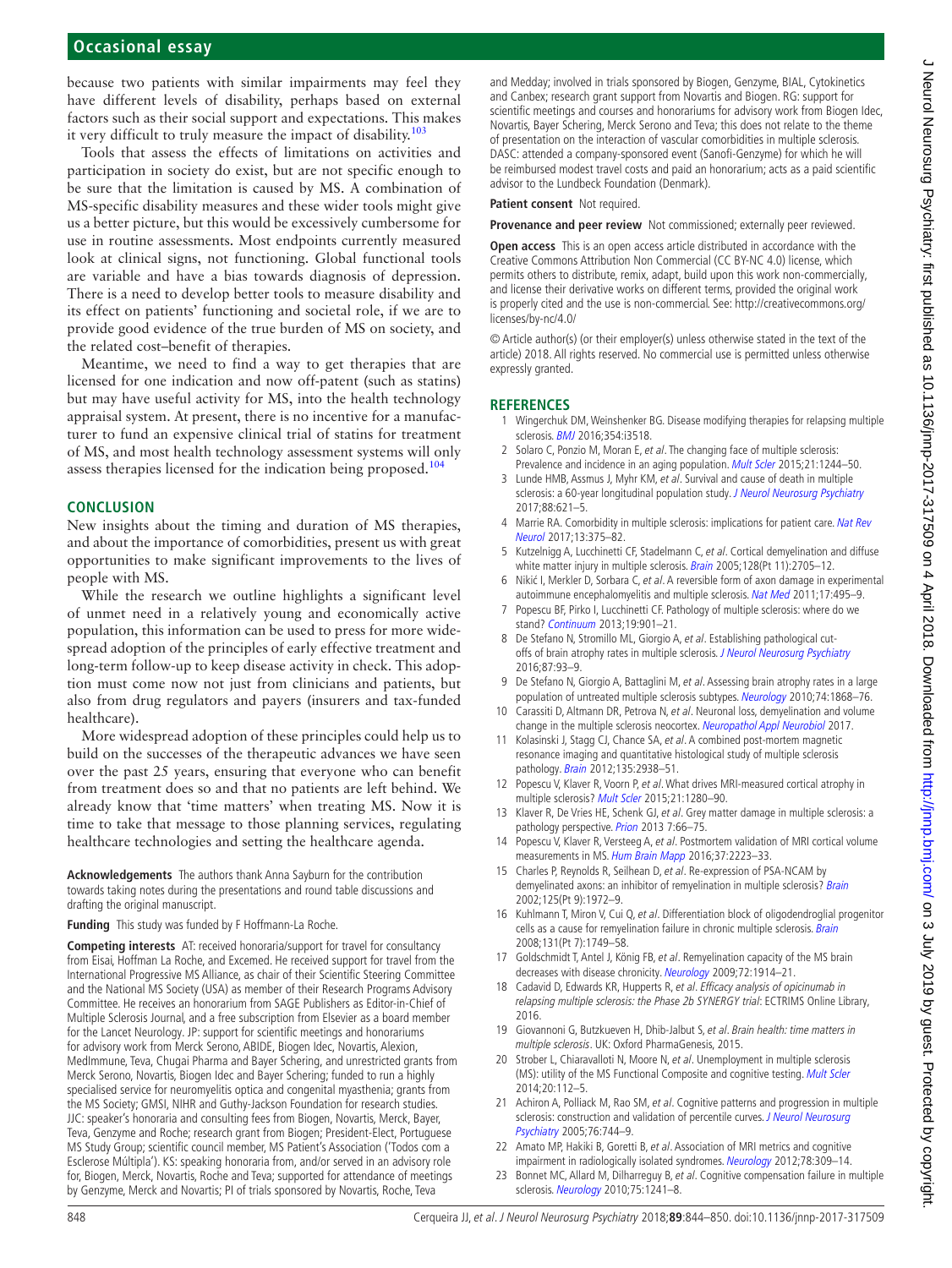- <span id="page-5-0"></span>24 Schoonheim MM, Meijer KA, Geurts JJ. Network collapse and cognitive impairment in multiple sclerosis. [Front Neurol](http://dx.doi.org/10.3389/fneur.2015.00082) 2015;6:82.
- <span id="page-5-1"></span>25 Rocca MA, Riccitelli GC, Meani A, Falini A, Filippi M, et al. Cognitive reserve, cognition, and regional brain damage in MS: A 2-year longitudinal study. [Mult Scler](http://dx.doi.org/10.1177/1352458517750767) 2018;1:1352458517750767.
- <span id="page-5-2"></span>26 Sinay V, Perez Akly M, Zanga G, et al. School performance as a marker of cognitive decline prior to diagnosis of multiple sclerosis. [Mult Scler](http://dx.doi.org/10.1177/1352458514554054) 2015;21:945-52.
- <span id="page-5-3"></span>27 Goodin DS, Reder AT, Ebers GC, et al. Survival in MS: a randomized cohort study 21 years after the start of the pivotal IFNβ-1b trial. [Neurology](http://dx.doi.org/10.1212/WNL.0b013e3182535cf6) 2012;78:1315–22.
- <span id="page-5-4"></span>28 O'Connor P, Goodman A, Kappos L, et al. Long-term safety and effectiveness of natalizumab redosing and treatment in the STRATA MS Study. [Neurology](http://dx.doi.org/10.1212/WNL.0000000000000541) 2014;83:78–86.
- <span id="page-5-5"></span>29 Tremlett H, Zhao Y, Rieckmann P, et al. New perspectives in the natural history of multiple sclerosis. [Neurology](http://dx.doi.org/10.1212/WNL.0b013e3181e3973f) 2010;74:2004-15.
- <span id="page-5-6"></span>30 Kappos L, Bar-Or A, Cree B, et al. Efficacy and safety of siponimod in secondary progressive multiple sclerosis - Results of the placebo controlled, double-blind, Phase III EXPAND study: ECTRIMS Online Library, 2016.
- <span id="page-5-7"></span>31 Leray E, Yaouang J, Le Page E, et al. Evidence for a two-stage disability progression in multiple sclerosis. [Brain](http://dx.doi.org/10.1093/brain/awq076) 2010;133:1900-13.
- <span id="page-5-8"></span>32 Coles AJ, Cox A, Le Page E, et al. The window of therapeutic opportunity in multiple sclerosis: evidence from monoclonal antibody therapy. [J Neurol](http://dx.doi.org/10.1007/s00415-005-0934-5) 2006;253:98–108.
- <span id="page-5-9"></span>33 Goodkin DE, Rudick RA, VanderBrug Medendorp S, et al. Low-dose (7.5 mg) oral methotrexate reduces the rate of progression in chronic progressive multiple sclerosis. [Ann Neurol](http://dx.doi.org/10.1002/ana.410370108) 1995;37:30–40.
- 34 Tur C, Montalban X, Tintoré M, et al. Interferon β-1b for the treatment of primary progressive multiple sclerosis: five-year clinical trial follow-up. [Arch Neurol](http://dx.doi.org/10.1001/archneurol.2011.241) 2011;68:1421–7.
- <span id="page-5-10"></span>35 Giovannoni G, Steiner D, Sellebjerg F, et al. Sustained disability improvement in patients with secondary progressive multiple sclerosis (SPMS) assessed by a multicomponent endpoint: a post hoc analysis from the ASCEND study. Multiple Sclerosis Journal 2016;22:671–2.
- 36 Montalban X, Hauser SL, Kappos L, et al. Ocrelizumab versus Placebo in Primary Progressive Multiple Sclerosis. [N Engl J Med](http://dx.doi.org/10.1056/NEJMoa1606468) 2017;376:209-20.
- <span id="page-5-11"></span>37 Giovannoni G, Cutter G, Sormani MP, et al. Is multiple sclerosis a length-dependent central axonopathy? The case for therapeutic lag and the asynchronous progressive MS hypotheses. [Mult Scler Relat Disord](http://dx.doi.org/10.1016/j.msard.2017.01.007) 2017;12:70–8.
- <span id="page-5-12"></span>38 Patestas MA, Gartner LP. A textbook of neuroanatomy. US: John Wiley & Sons, 2016.
- 39 Petrova N, Carassiti D, Altmann DR, et al. Axonal loss in the multiple sclerosis spinal cord revisited. [Brain Pathol](http://dx.doi.org/10.1111/bpa.12516) 2017.
- 40 Kurtzke JF. On the origin of EDSS. [Mult Scler Relat Disord](http://dx.doi.org/10.1016/j.msard.2015.02.003) 2015;4:95-103.
- 41 Schieber MH. Constraints on somatotopic organization in the primary motor cortex. J [Neurophysiol](http://dx.doi.org/10.1152/jn.2001.86.5.2125) 2001;86:2125–43.
- 42 Cohen JA, Cutter GR, Fischer JS, et al. Benefit of interferon beta-1a on MSFC progression in secondary progressive MS. [Neurology](http://dx.doi.org/10.1212/WNL.59.5.679) 2002;59:679–87.
- 43 Giovannoni G, Arnold DL, Bar-Or A, et al. An exploratory analysis of 12-and 24-week composite confirmed disability progression in patients with primary progressive multiple sclerosis in the ORATORIO trial. 2016 [http://www.forskningsdatabasen.dk/](http://www.forskningsdatabasen.dk/en/catalog/2347738993) [en/catalog/2347738993](http://www.forskningsdatabasen.dk/en/catalog/2347738993)
- <span id="page-5-13"></span>44 Thomson A, Giovannoni G, Marta M, et al. Importance of upper limb function in advanced MS: ECTRIMS, 2016.
- <span id="page-5-14"></span>45 Montalban X, Hauser SL, Kappos L, et al. Ocrelizumab versus placebo in primary progressive multiple sclerosis. [N Engl J Med](http://dx.doi.org/10.1056/NEJMoa1606468) 2017;376:209-20.
- <span id="page-5-15"></span>46 Giovanni G, Arnold DL, Bar-Or A, et al. An exploratory analysis of 12- and 24-week composite confirmed disability progression in patients with primary progressive multiple sclerosis in the ORATORIO trial. 2016 [https://onlinelibrary.ectrims-congress.](https://onlinelibrary.ectrims-congress.eu/ectrims/2016/32nd/146586/gavin.giovannoni.an.exploratory.analysis.of.12-.and.24-week.composite.html?f=m3) [eu/ectrims/2016/32nd/146586/gavin.giovannoni.an.exploratory.analysis.of.12-.and.](https://onlinelibrary.ectrims-congress.eu/ectrims/2016/32nd/146586/gavin.giovannoni.an.exploratory.analysis.of.12-.and.24-week.composite.html?f=m3) [24-week.composite.html?f=m3](https://onlinelibrary.ectrims-congress.eu/ectrims/2016/32nd/146586/gavin.giovannoni.an.exploratory.analysis.of.12-.and.24-week.composite.html?f=m3)
- <span id="page-5-16"></span>47 Lublin F, Miller DH, Freedman MS, et al. Oral fingolimod in primary progressive multiple sclerosis (INFORMS): a phase 3, randomised, double-blind, placebocontrolled trial. [Lancet](http://dx.doi.org/10.1016/S0140-6736(15)01314-8) 2016;387:1075–84.
- <span id="page-5-17"></span>48 Alvarez-Gonzalez C, Adams A, Mathews J, et al. Cladribine to treat disease exacerbation after fingolimod discontinuation in progressive multiple sclerosis. Ann [Clin Transl Neurol](http://dx.doi.org/10.1002/acn3.410) 2017;4:506–11.
- <span id="page-5-18"></span>49 Leray E, Yaouanq J, Le Page E, et al. Evidence for a two-stage disability progression in multiple sclerosis. [Brain](http://dx.doi.org/10.1093/brain/awq076) 2010;133(Pt 7):1900-13.
- <span id="page-5-19"></span>50 Steinman L, Zamvil SS. Beginning of the end of two-stage theory purporting that inflammation then degeneration explains pathogenesis of progressive multiple sclerosis. [Curr Opin Neurol](http://dx.doi.org/10.1097/WCO.0000000000000317) 2016;29:340-4.
- <span id="page-5-20"></span>51 Magliozzi R, Howell O, Vora A, et al. Meningeal B-cell follicles in secondary progressive multiple sclerosis associate with early onset of disease and severe cortical pathology. [Brain](http://dx.doi.org/10.1093/brain/awm038) 2007;130:1089-104.
- 52 Howell OW, Reeves CA, Nicholas R, et al. Meningeal inflammation is widespread and linked to cortical pathology in multiple sclerosis. [Brain](http://dx.doi.org/10.1093/brain/awr182) 2011;134:2755-71.
- <span id="page-5-30"></span>53 Frischer JM, Bramow S, Dal-Bianco A, et al. The relation between inflammation and neurodegeneration in multiple sclerosis brains. [Brain](http://dx.doi.org/10.1093/brain/awp070) 2009;132(Pt 5):1175-89.
- <span id="page-5-21"></span>54 Dubuisson N, Baker D, Thomson A, et al. Disease modification in advanced MS: Focus on upper limb function. [Mult Scler](http://dx.doi.org/10.1177/1352458517717811) 2017;23:1956-7.
- <span id="page-5-22"></span>55 Kapoor R, Furby J, Hayton T, et al. Lamotrigine for neuroprotection in secondary progressive multiple sclerosis: a randomised, double-blind, placebo-controlled, parallel-group trial. [Lancet Neurol](http://dx.doi.org/10.1016/S1474-4422(10)70131-9) 2010;9:681–8.
- 56 Chataway J. MS-STAT investigators. Simvastatin in patients with progressive multiple sclerosis--Authors' reply. [Lancet](http://dx.doi.org/10.1016/S0140-6736(14)61622-6) 2014:384:952-3.
- 57 Rice CM, Marks DI, Ben-Shlomo Y, et al. Assessment of bone marrow-derived Cellular Therapy in progressive Multiple Sclerosis (ACTiMuS): study protocol for a randomised controlled trial. [Trials](http://dx.doi.org/10.1186/s13063-015-0953-1) 2015;16:463.
- <span id="page-5-23"></span>58 Giovannoni G, Turner B, Gnanapavan S, et al. Is it time to target no evident disease activity (NEDA) in multiple sclerosis? [Mult Scler Relat Disord](http://dx.doi.org/10.1016/j.msard.2015.04.006) 2015;4:329-33.
- <span id="page-5-24"></span>59 Tuohy O, Costelloe L, Hill-Cawthorne G, et al. Alemtuzumab treatment of multiple sclerosis: long-term safety and efficacy. [J Neurol Neurosurg Psychiatry](http://dx.doi.org/10.1136/jnnp-2014-307721) 2015;86:208–15.
- <span id="page-5-25"></span>60 Hauser SL, Bar-Or A, Comi G, et al. Ocrelizumab versus Interferon Beta-1a in Relapsing Multiple Sclerosis. [N Engl J Med](http://dx.doi.org/10.1056/NEJMoa1601277) 2017;376:221-34.
- 61 Pakpoor J, Disanto G, Altmann DR, et al. No evidence for higher risk of cancer in patients with multiple sclerosis taking cladribine. Neurol Neuroimmunol [Neuroinflamm](http://dx.doi.org/10.1212/NXI.0000000000000158) 2015;2:e158.
- 62 Wiendl H. Cladribine an old newcomer for pulsed immune reconstitution in MS. [Nat Rev Neurol](http://dx.doi.org/10.1038/nrneurol.2017.119) 2017;13:573–4.
- 63 Coles AJ, Cohen JA, Fox EJ, et al. Alemtuzumab CARE-MS II 5-year follow-up: Efficacy and safety findings. [Neurology](http://dx.doi.org/10.1212/WNL.0000000000004354) 2017;89:1117-26.
- <span id="page-5-26"></span>64 Tutuncu M, Tang J, Zeid NA, et al. Onset of progressive phase is an age-dependent clinical milestone in multiple sclerosis. [Mult Scler](http://dx.doi.org/10.1177/1352458512451510) 2013;19:188-98.
- 65 Confavreux C, Vukusic S. Age at disability milestones in multiple sclerosis. [Brain](http://dx.doi.org/10.1093/brain/awh714) 2006;129:595–605.
- 66 Cossburn M, Ingram G, Hirst C, et al. Age at onset as a determinant of presenting phenotype and initial relapse recovery in multiple sclerosis. [Mult Scler](http://dx.doi.org/10.1177/1352458511417479) 2012;18:45–54.
- 67 Scalfari A, Neuhaus A, Daumer M, et al. Onset of secondary progressive phase and long-term evolution of multiple sclerosis. [J Neurol Neurosurg Psychiatry](http://dx.doi.org/10.1136/jnnp-2012-304333) 2014;85:67–75.
- <span id="page-5-27"></span>68 Mahad DH, Trapp BD, Lassmann H. Pathological mechanisms in progressive multiple sclerosis. [Lancet Neurol](http://dx.doi.org/10.1016/S1474-4422(14)70256-X) 2015 14:183-93.
- 69 Confavreux C, Vukusic S. Age at disability milestones in multiple sclerosis. [Brain](http://dx.doi.org/10.1093/brain/awh714) 2006;129(Pt 3):595–605.
- <span id="page-5-28"></span>70 Martinez Sosa S, Smith KJ. Understanding a role for hypoxia in lesion formation and location in the deep and periventricular white matter in small vessel disease and multiple sclerosis. [Clin Sci](http://dx.doi.org/10.1042/CS20170981) 2017;131:2503-24.
- <span id="page-5-29"></span>71 Yates RL, Esiri MM, Palace J, et al. Fibrin(ogen) and neurodegeneration in the progressive multiple sclerosis cortex. [Ann Neurol](http://dx.doi.org/10.1002/ana.24997) 2017;82:259-70.
- 72 Correale J, Gaitán MI, Ysrraelit MC, et al. Progressive multiple sclerosis: from pathogenic mechanisms to treatment. [Brain](http://dx.doi.org/10.1093/brain/aww258) 2016;56:aww258.
- 73 Frischer JM, Weigand SD, Guo Y, et al. Clinical and pathological insights into the dynamic nature of the white matter multiple sclerosis plaque. [Ann Neurol](http://dx.doi.org/10.1002/ana.24497) 2015;78:710–21.
- <span id="page-5-31"></span>74 Zeydan B, Kantarci OH. Progressive forms of multiple sclerosis. [Neurol Clin](http://dx.doi.org/10.1016/j.ncl.2017.08.006) 2018;36:163–71.
- <span id="page-5-32"></span>75 Qiu C, Fratiglioni L. A major role for cardiovascular burden in age-related cognitive decline. [Nat Rev Cardiol](http://dx.doi.org/10.1038/nrcardio.2014.223) 2015 12:267–77.
- <span id="page-5-33"></span>76 Staals J, Makin SD, Doubal FN, et al. Stroke subtype, vascular risk factors, and total MRI brain small-vessel disease burden. [Neurology](http://dx.doi.org/10.1212/WNL.0000000000000837) 2014;83:1228–34.
- 77 Rostrup E, Gouw AA, Vrenken H, et al. The spatial distribution of age-related white matter changes as a function of vascular risk factors–results from the LADIS study. [Neuroimage](http://dx.doi.org/10.1016/j.neuroimage.2012.01.106) 2012;60:1597–607.
- <span id="page-5-34"></span>78 Roshanisefat H, Bahmanyar S, Hillert J, et al. Multiple sclerosis clinical course and cardiovascular disease risk - Swedish cohort study. [Eur J Neurol](http://dx.doi.org/10.1111/ene.12518) 2014;21:1353–e88.
- 79 Christiansen CF. Risk of vascular disease in patients with multiple sclerosis: a review. [Neurol Res](http://dx.doi.org/10.1179/1743132812Y.0000000051) 2012;34:746–53.
- <span id="page-5-36"></span>80 Thormann A, Magyari M, Koch-Henriksen N, et al. Vascular comorbidities in multiple sclerosis: a nationwide study from Denmark. [J Neurol](http://dx.doi.org/10.1007/s00415-016-8295-9) 2016;263:2484-93.
- 81 Marrie RA, Reider N, Cohen J, et al. A systematic review of the incidence and prevalence of cardiac, cerebrovascular, and peripheral vascular disease in multiple sclerosis. [Mult Scler](http://dx.doi.org/10.1177/1352458514564485) 2015;21:318–31.
- <span id="page-5-35"></span>82 Goodin DS, Corwin M, Kaufman D, et al. Causes of death among commercially insured multiple sclerosis patients in the United States. [PLoS One](http://dx.doi.org/10.1371/journal.pone.0105207) 2014;9:e105207.
- 83 Adams CW. Perivascular iron deposition and other vascular damage in multiple
- <span id="page-5-37"></span>sclerosis. [J Neurol Neurosurg Psychiatry](http://dx.doi.org/10.1136/jnnp.51.2.260) 1988;51:260-5. 84 Geraldes R, Esiri MM, DeLuca GC, et al. Age-related small vessel disease: a potential
- contributor to neurodegeneration in multiple sclerosis. [Brain Pathol](http://dx.doi.org/10.1111/bpa.12460) 2017;27. 85 Castañeda S, Nurmohamed MT, González-Gay MA. Cardiovascular disease in
- <span id="page-5-38"></span>inflammatory rheumatic diseases. [Best Pract Res Clin Rheumatol](http://dx.doi.org/10.1016/j.berh.2016.10.006) 2016;30:851–69. Marrie RA, Patten SB, Tremlett H, et al. Sex differences in comorbidity at diagnosis of
- <span id="page-5-39"></span>multiple sclerosis: A population-based study. [Neurology](http://dx.doi.org/10.1212/WNL.0000000000002481) 2016;86:1279-86.
- <span id="page-5-40"></span>87 Manouchehrinia A, Tench CR, Maxted J, et al. Tobacco smoking and disability progression in multiple sclerosis: United Kingdom cohort study. [Brain](http://dx.doi.org/10.1093/brain/awt139) 2013;136(Pt 7):2298–304.